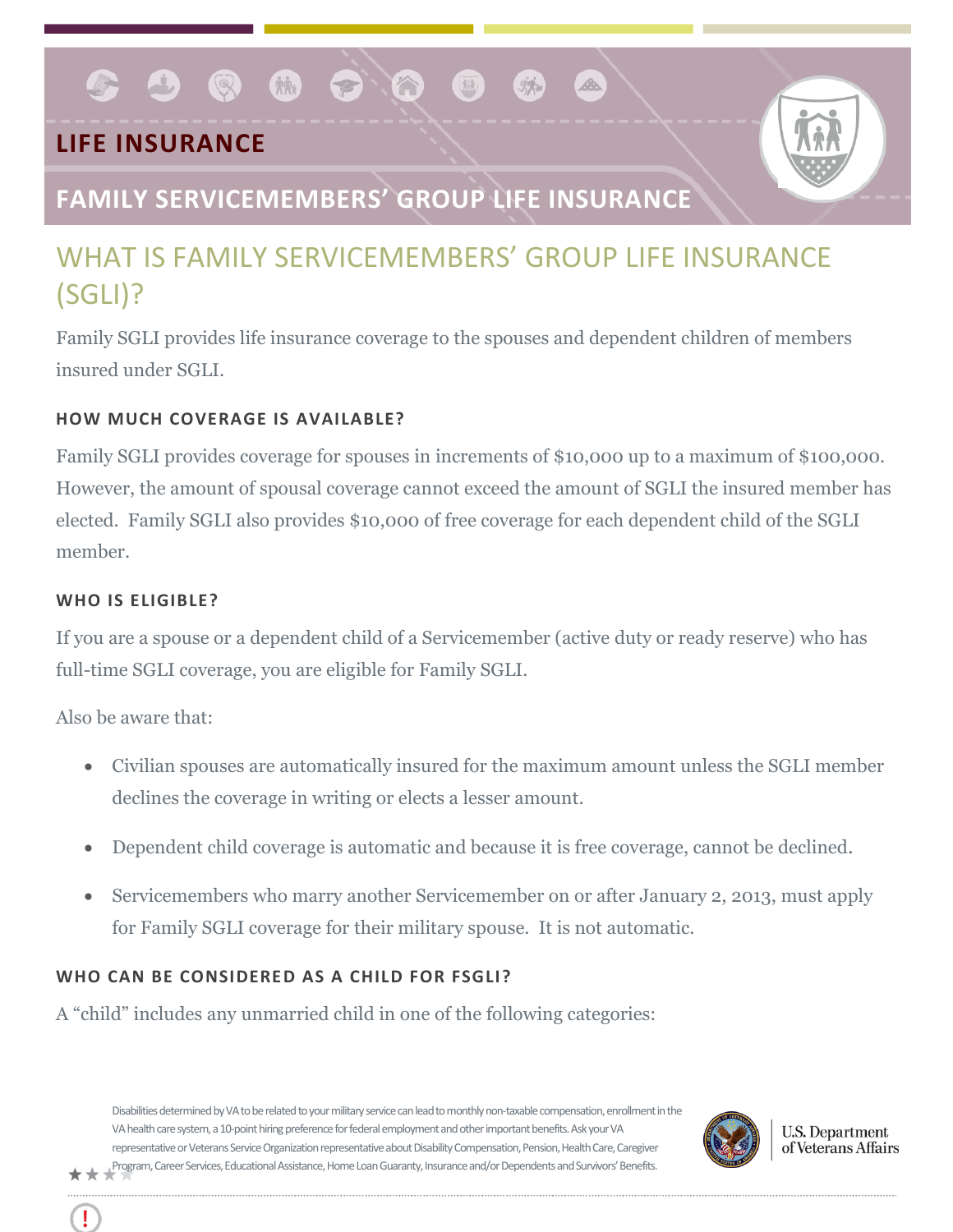- a stillborn child
- a natural born child under age 18
- a legally adopted child under age 18
- a stepchild under age 18 who is part of the Servicemember's household
- an unmarried child between the ages of 18 and 23 who is a full-time student
- an unmarried child who became permanently incapable of self-support before age 18.

### **HOW MUCH DOES IT COST?**

Premiums for spousal coverage are based on the spouse's age and the amount of coverage. Spouses must be registered in the Defense Enrollment Eligibility Reporting System (DEERS) in order for premium deductions to begin. See a [complete list of premium rates.](http://www.benefits.va.gov/insurance/fsgli.asp.) Coverage for children is provided free of charge. No action needs to be taken by the Servicemember to obtain coverage on the dependent child – it is automatic with SGLI coverage.

## **HOW CAN YOU APPLY FOR FSGLI COVERAGE?**

Unless you are a Servicemember marrying another Servicemember on or after January 2, 2013, FSGLI coverage is issued automatically at the maximum amount if you are a Servicemember with fulltime SGLI coverage and:

- Were married and/or had dependent children when FSGLI began on November 1, 2001 **OR**
- Entered onto active duty or Ready Reserve service after November 1, 2001 and were married and/or had dependent children **OR**
- Get married to a civilian (non-military) spouse and/or gain a dependent child during service (after November 1, 2001).